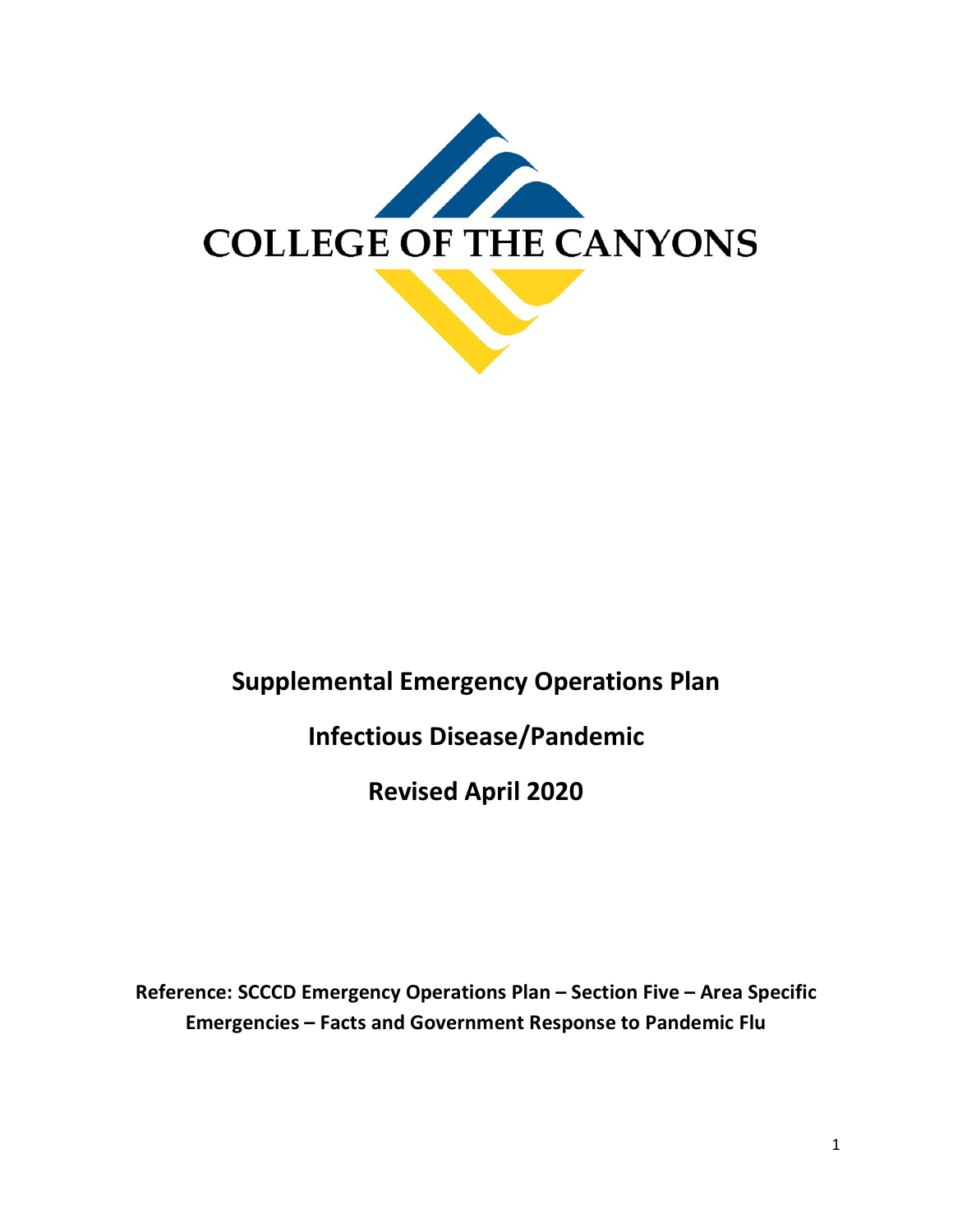# **TABLE OF CONTENTS**

| <b>INTRODUCTION</b>                            | 3  |
|------------------------------------------------|----|
|                                                |    |
| <b>OBJECTIVES</b>                              | 4  |
|                                                |    |
| <b>INCIDENT COMMAND TEAM</b>                   | 4  |
|                                                |    |
| <b>RISK ASSESSMENT</b>                         | 5  |
|                                                |    |
| Level One - Preparation                        | 6  |
|                                                |    |
| Level Three - Moderate Infection Rate          | 9  |
|                                                |    |
| Level Five - Subsidence                        | 11 |
|                                                |    |
| PLANNING CONSIDERATIONS - DISTRICT WIDE ISSUES | 12 |
|                                                |    |
| <b>HUMAN RESOURCES</b>                         | 13 |
|                                                |    |

| 15 |
|----|
|    |
| 16 |
|    |
| 16 |
|    |
| 17 |
|    |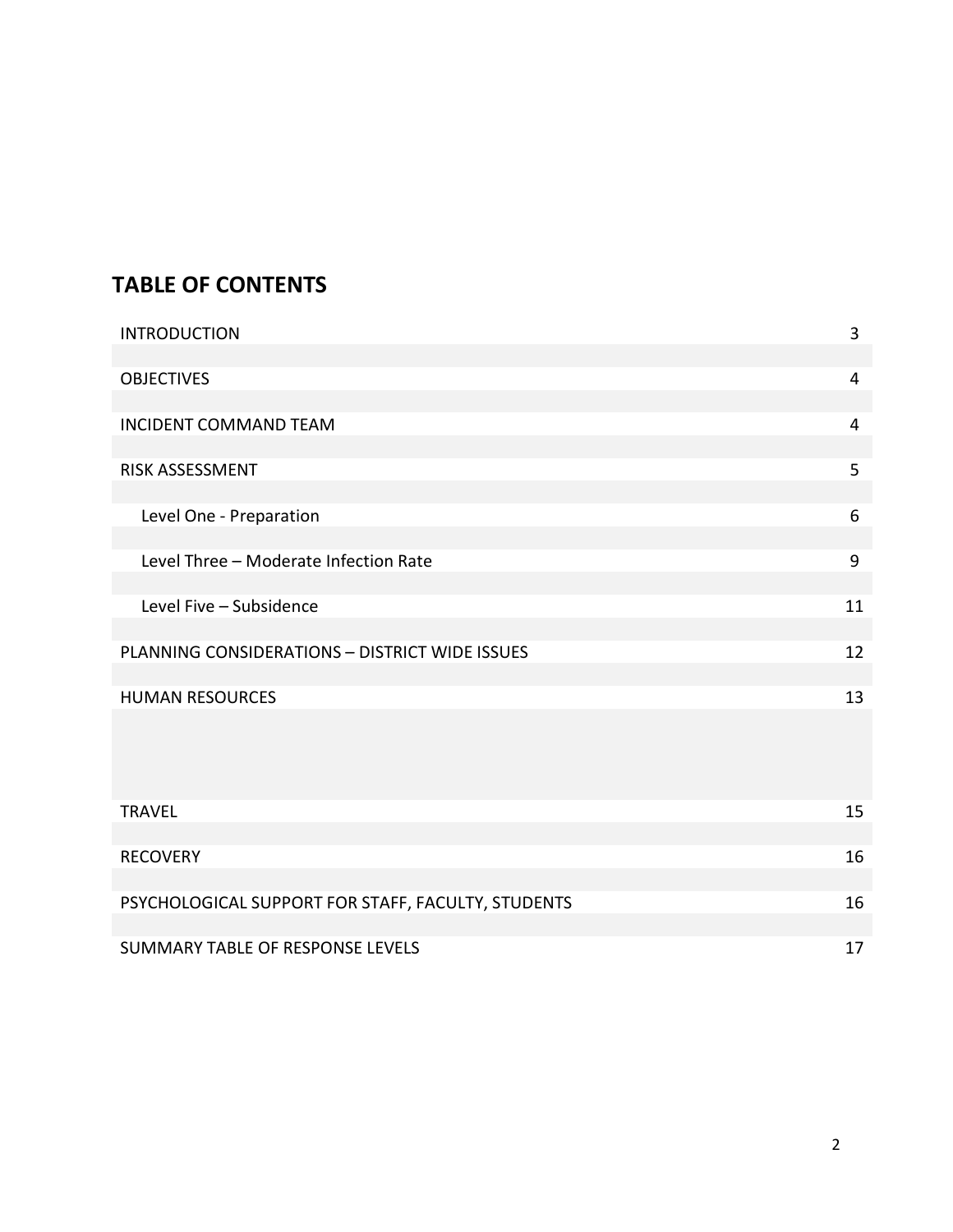#### **INTRODUCTION**

Respiratory viruses, such as influenza are highly contagious seasonal outbreaks of viral respiratory infection. In the United States, seasonal outbreaks of influenza often occur in communities during the fall and winter. During a typical flu season, 5% - 20% of the U.S. population becomes ill; more than 200,000 are hospitalized, and more than 20,000 die. Influenza spreads from person to person mainly in respiratory droplets from coughs and sneezes or handling contaminated objects. Yearly immunization with the influenza vaccine is the most effective way of preventing influenza.

At unpredictable intervals, a novel (new) influenza virus appears in humans for which we have no immunity. If the novel influenza virus is transmitted easily from person to person and causes significant illness, this creates the setting for an influenza pandemic, a global outbreak of influenza illness with the rapid spread from person to person and country to country. The World Health Organization (WHO) is responsible for announcing a global influenza pandemic and provides updates on the virus at WHO [Emergency Public Dashboard.](https://who.sprinklr.com/)

Pandemics are about people and the interruptions in their everyday life. It is expected that a pandemic may have a worldwide impact with an unpredictable timeline, comprising multiple events or waves, and spreading quickly from one urban area to another. Major disruptions are likely for health care, transportation, education, and other public services. Higher education may be severely impacted because of the age of students and the population density in classrooms.

This plan comprises guidelines based upon assumptions derived from public health experts. As such, the plan is essentially a list of activities and strategies to pursue given incomplete information. As with any plan that meets reality, circumstances will dictate that some of the suggestions be followed while others are not relevant or needed. As more information and response strategies develop and become available the supplemental Infectious Disease/Pandemic Plan will be updated.

#### **PURPOSE**

The Santa Clarita Community College District (SCCCD) - Infectious Disease - Pandemic Plan is a *companion document* to the SCCCD's Emergency Operations Plan. This Infectious Disease/Pandemic Plan serves as the overarching guidance in developing plans and subsequent activities, leading to pandemic response. Key departments are asked to develop their own internal Business Continuity response plans based upon the guidance of this document in order to address specific issues within their areas related to challenges such as excessive absenteeism, remote instructional delivery, or campus closures.

The SCCCD has an obligation to be responsive, as with any community agency, and even more, given the social nature of a college campus. Further planning, collaboration and training will prove to be essential in reducing the impact of a pandemic outbreak, while maintaining the critical operations of SCCCD.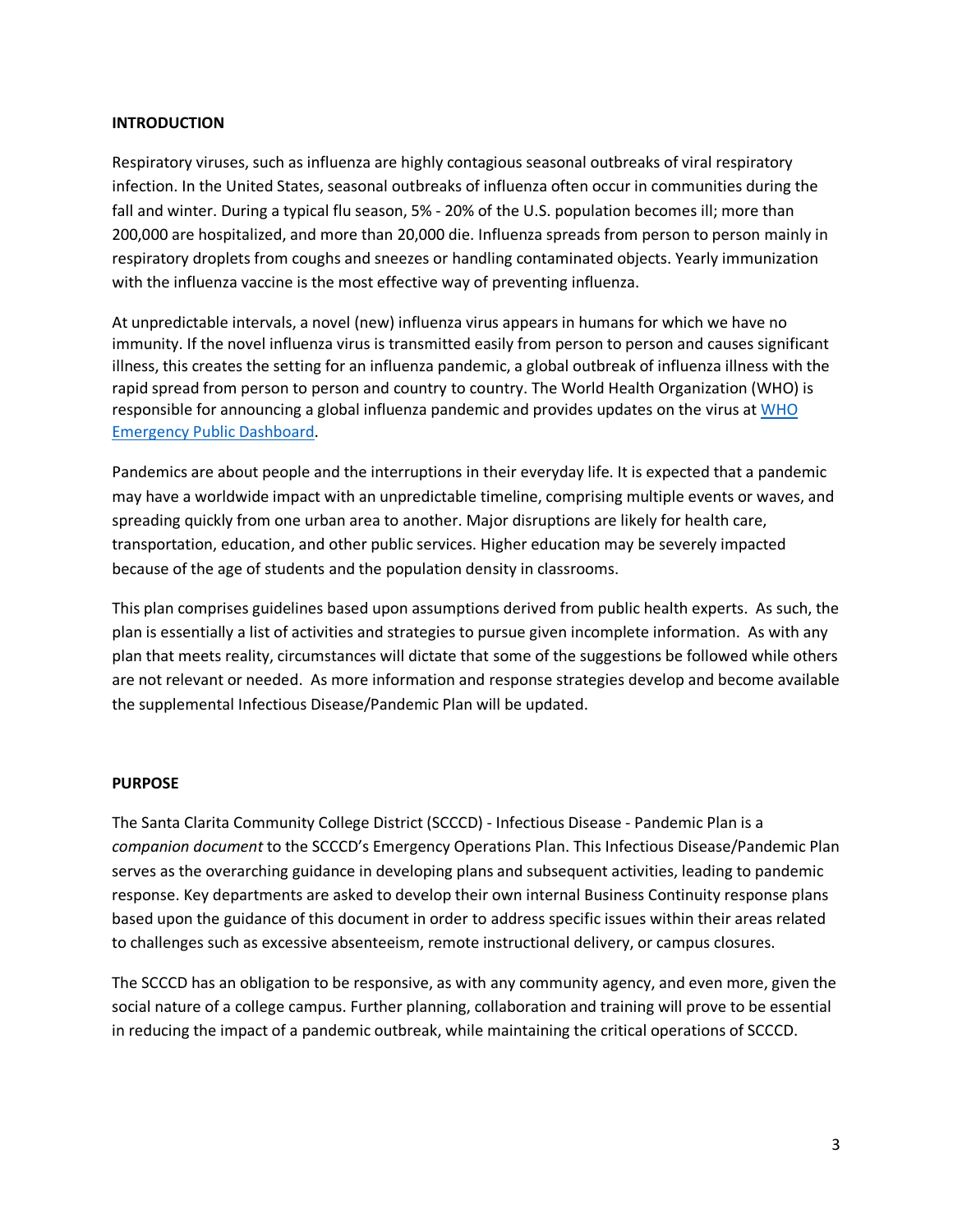This plan is a dynamic document and will be revised as dictated by circumstances, or changes in information. Accordingly, this document also includes specific references and information to address the current COVID-19 pandemic of Spring 2020.

#### **OBJECTIVES**

The greatest effect on the SCCCD will be necessary steps taken to **reduce the spread of the virus**, the inability to continue face to face operations, and an increase in absenteeism. The focus of this plan is to prepare the campus to respond to high absenteeism, the possible curtailment of face to face instruction, and to maintain essential operations of the District. This plan is guided by the following principles:

- Protect and support the health, safety, and welfare of our employees and students, as well as the assets of the college;
- Maintain a commitment to the college mission to provide instruction and service;
- Maintain business and administrative operations;
- Recover as quickly and efficiently as possible if any activities are interrupted or suspended;
- Ensure multi-modal communications within the college community, the local communities, and with stakeholders;
- Establish benchmarks or "triggers" to prompt prudent actions;
- To the extent possible, extend the services or expertise of the college to benefit our community neighbors.

# **AUTHORITY**

The State of California has the primary responsibility for public health matters within its borders, including isolation and quarantine authority. That authority is usually exercised locally by the Los Angeles County Department of Public Health (LAC-DPH). In a pandemic, the LAC-DPH collects and analyzes health information, conducts epidemiologic investigations, institutes isolation and quarantine measures and, may close any facility if there is reasonable cause to believe that the facility may endanger the public health. The SCCCD administration has authority under Board Policy 3505 (District Response to Emergencies) and the Emergency Operations Plan to take actions to minimize the impact of a pandemic on the District. Emergency resolutions passed by the District Board of Trustees may further expand this authority during the pandemic.

# **INCIDENT COMMAND TEAM**

The SCCCD's Incident Command Team is comprised of District administrators who undergo extensive emergency preparedness training, including National Incident Management System (NIMS) and State Emergency Management System (SEMS), and respond when an incident or emergency occurs on one of the campuses or impacts campus operations. This team is responsible for managing all aspects of an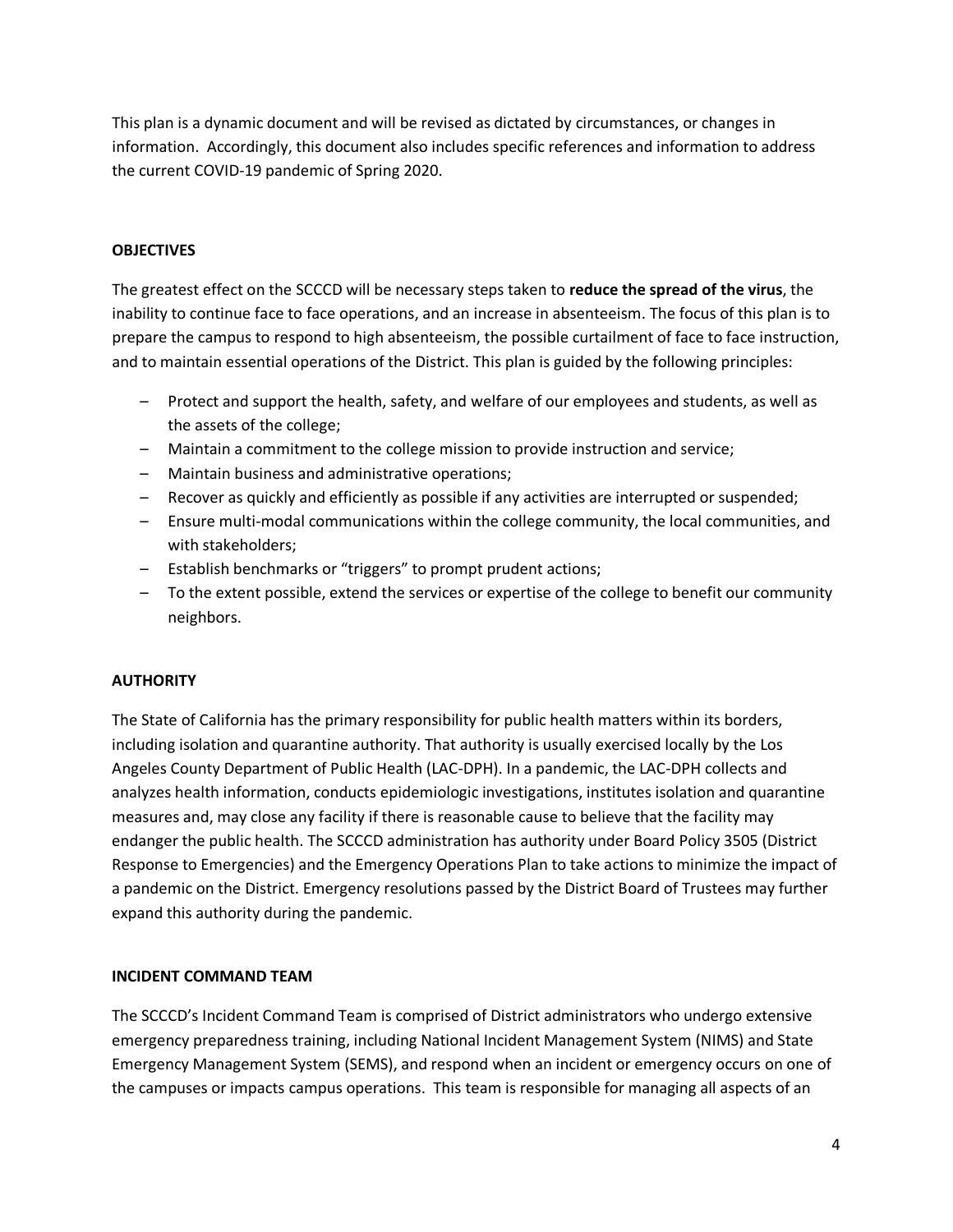incident or emergency response in coordination with the District Chancellor and other advisory taskforces formed in response to an incident. A more detailed explanation of the Incident Command Team, its organizational structure and responsibilities are included in the District's [Emergency](https://www.canyons.edu/studentservices/campussafety/emergencyops.php)  [Operations Plan.](https://www.canyons.edu/studentservices/campussafety/emergencyops.php)

### **PANDEMIC COORDINATION TEAM**

Members of the District's Executive Cabinet and the Director of Student Health Services will act as the Pandemic Coordination Team for the District. The Pandemic Coordination Team (Coordinators) is responsible for assisting with monitoring and managing the day to day response for the District in coordination with the Incident Command Team and Chancellor. The Coordinators provide information to the Chancellor, Incident Command Team, Pandemic Task Force (if formed), and the campus community via the District website, student email, District employee email, and Emergency Notification System, COC Alert, (if necessary).

Should a pandemic become more severe than anticipated, it will be the responsibility of the Los Angeles County Department of Health (LAC-DPH) to issue quarantine orders, direct facilities closure, and provide critical information designating key healthcare facilities as well as the distribution of anti-viral medications. That authority encompasses the Santa Clarita Community College District. Under these circumstances, the Chancellor has the authority, under Board Policy 3505 and/or emergency resolution(s), to declare a local state of emergency within the District and to operate the District in accordance with the SCCCD Emergency Operations Plan.

# **RISK ASSESSMENT**

As a novel (new) pandemic spreads throughout the world, people have little or no immunity and there will be limited, if any, vaccine available during the initial onset of the pandemic.

The assumptions used in this planning process are:

- 1. A pandemic is a public health emergency that takes on significant political, social, and economic dimensions and will be governed by factors that cannot be known in advance.
- 2. A pandemic could last from 18 months to several years with at least two peak waves of activity. In an affected community, a pandemic wave may last about 6 to 8 weeks.
- 3. The availability of testing for the virus may be limited at the onset.
- 4. Vaccinations and antiviral treatment are anticipated to be the most effective medical treatment, but they may be in limited supply.
- 5. Non-medical containment measures will be the principal means of disease control until enough vaccinations are available.
- 6. Based on previous pandemics, the clinical attack rate (those persons becoming ill) is likely to reach thirty (30) percent of the overall population.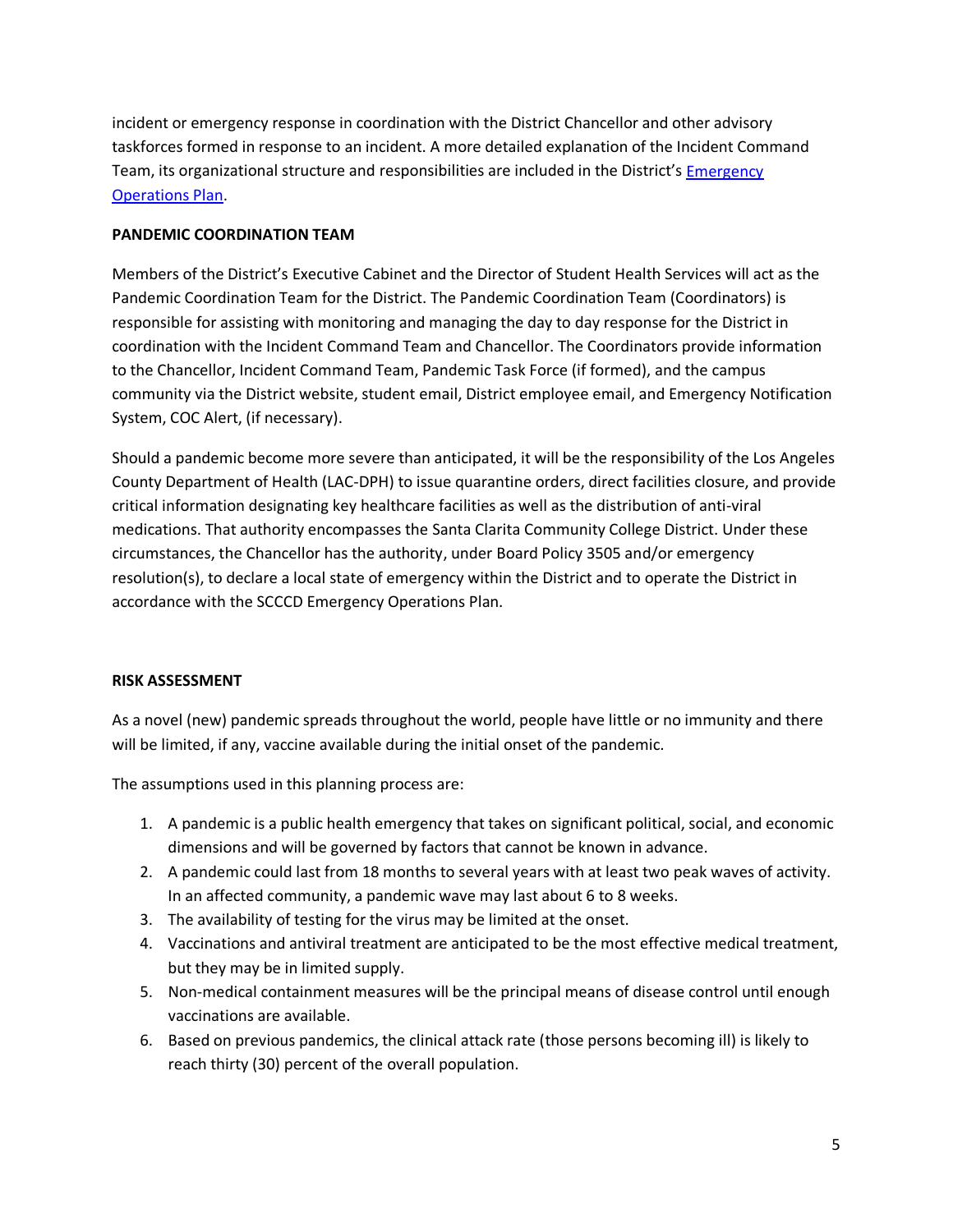- 7. If the pandemic becomes severe, the economic impact is likely to be significant, though predictions are subject to a high degree of uncertainty.
- 8. Once the pandemic has run its course, economic activity should recover relatively quickly, although a severe pandemic will have a more disruptive effect.
- 9. High absenteeism rates (students and employee) constitute the greatest challenge to the District.

# **RESPONSE GUIDELINES**

The following "triggers" are used to monitor the impact of a novel influenza pandemic on the District and to provide a consistent District-wide response. Note, the following graphic primarily addresses the spread of infection with a college environment, although Incident Command will nonetheless evaluate factors external to the college, such as rates of community spread and information from pertinent community agencies to inform the necessary steps of this plan.

| 3. Moderate<br>10% of Students<br>20% of Students<br>and/or critical staff<br>are absent | 4. Severe<br>30% of Students<br>and/or critical<br>staff are absent | 5. Subsidence<br>No increase in<br>absenteeism over 2<br>weeks. |
|------------------------------------------------------------------------------------------|---------------------------------------------------------------------|-----------------------------------------------------------------|
|                                                                                          |                                                                     |                                                                 |
|                                                                                          |                                                                     |                                                                 |
|                                                                                          |                                                                     |                                                                 |
|                                                                                          |                                                                     |                                                                 |

August 2009 - The following "triggers" were developed by the DRCCC and based upon information from the CDC and DHS -Pandemic Influenza Planning and Preparedness course (CDP001-06).

# **Level One Response– Preparation: No evidence of virus on or near District facilities.**

At Level One, the appropriate team will proactively assess the possible impact on the District and develop a response plan to mitigate those impacts, to the extent possible. The Incident Command Team with input from the Pandemic Task Force and the Pandemic Coordinators will be responsible for implementing the response plan upon direction from the District's Chancellor.

**Action Steps:**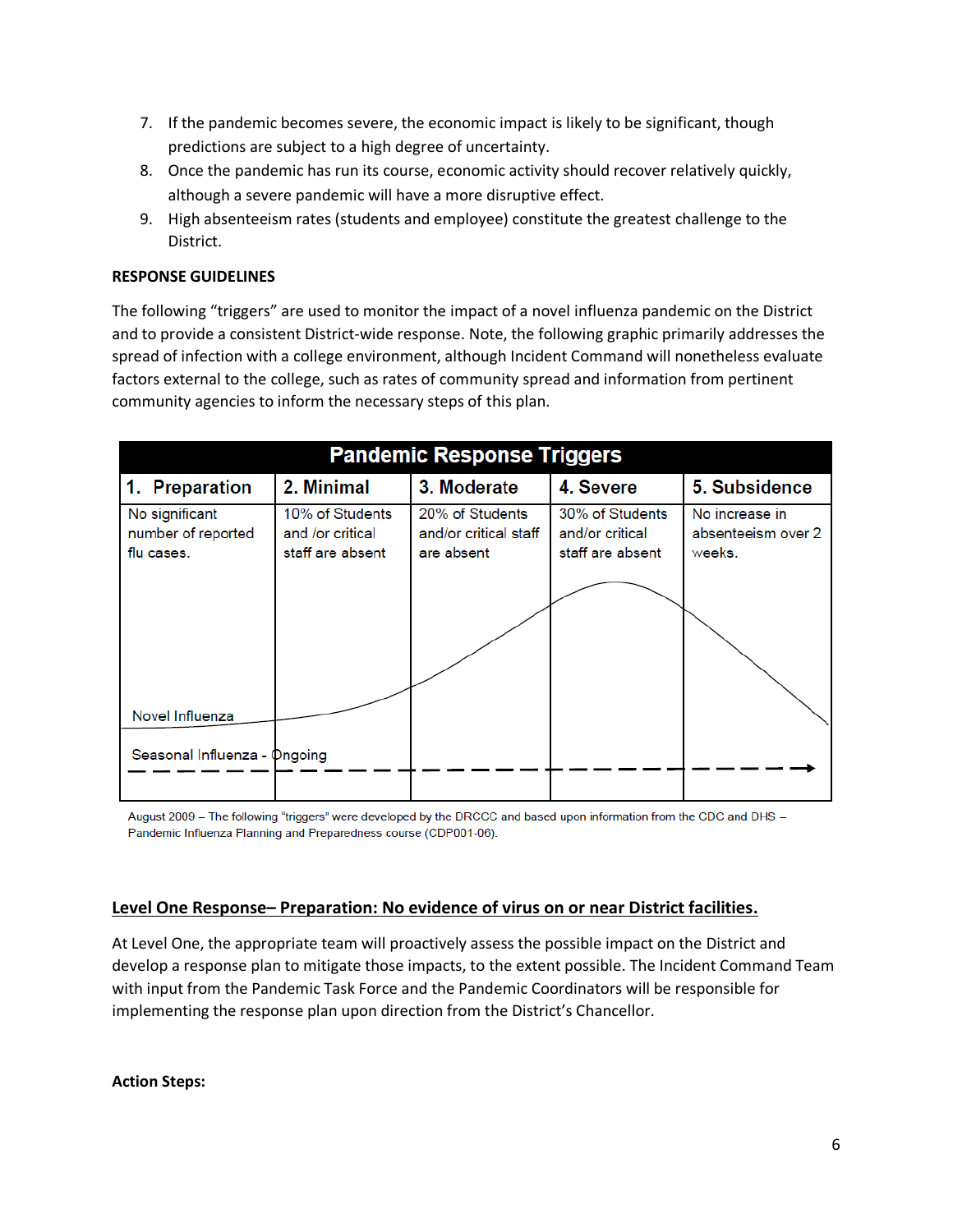- 1. Activate Incident Command.
	- a. Coordinate the preparation efforts throughout the District.
	- b. Review the Emergency Operations Plan and develop a COVID-19 response plan
	- c. Develop a Communications Plan to keep the campus community informed
	- d. Work with the Coordinators to establish contact with LAC-DPH for information sharing and coordination of efforts.
	- e. Team members will be assigned roles consistent with a Level One response.
- 2. Update training for District custodial staff and implement prevention campaign for proper hygiene and disinfecting protocol.
	- a. Obtain health related poster information from relevant sources for print, distribution, and posting.
	- b. If available, post videos demonstrating proper coughing/sneezing techniques on the District's website.
	- c. Provide, if possible, disinfecting supplies and materials in high-use areas such as labs, offices and where equipment is shared.
	- d. Educate employees and students on wiping keyboards and headsets with disinfecting wipes.
	- e. If possible, stock small disinfecting hand gels in the student center, cafeteria, library, computer centers, etc.
	- f. Provide more custodial resources to increase cleaning throughout the campus focusing on high-touch areas.
- 3. Create an absentee tracking program for monitoring changes in absenteeism in selected courses and areas including but not limited to courses related to health occupations, sports teams, and large college support services programs. Employees and students in those areas will be notified that they will be monitored as part of the virus/influenza tracking program and will be briefed on its purpose. Incident Command will assign tracking leads to monitor absenteeism and provide weekly status updates.
- 4. Review Human Resources policies, education code, collective bargaining agreements, and accreditation standards that address:
	- a. Mandatory vs. voluntary release from work due to Influenza Like Illness (ILI)
	- b. Use of sick time for primary illness
	- c. Extended use of sick time to care for family member with ILI
	- d. Employees sick with no sick/vacation time remaining
	- e. At work social distancing for high-risk employees (i.e. pregnant, immune suppressed, etc.).
	- f. Remind District employees of the Disaster Service Worker (DSW) requirement by providing information via website, flyers, and training.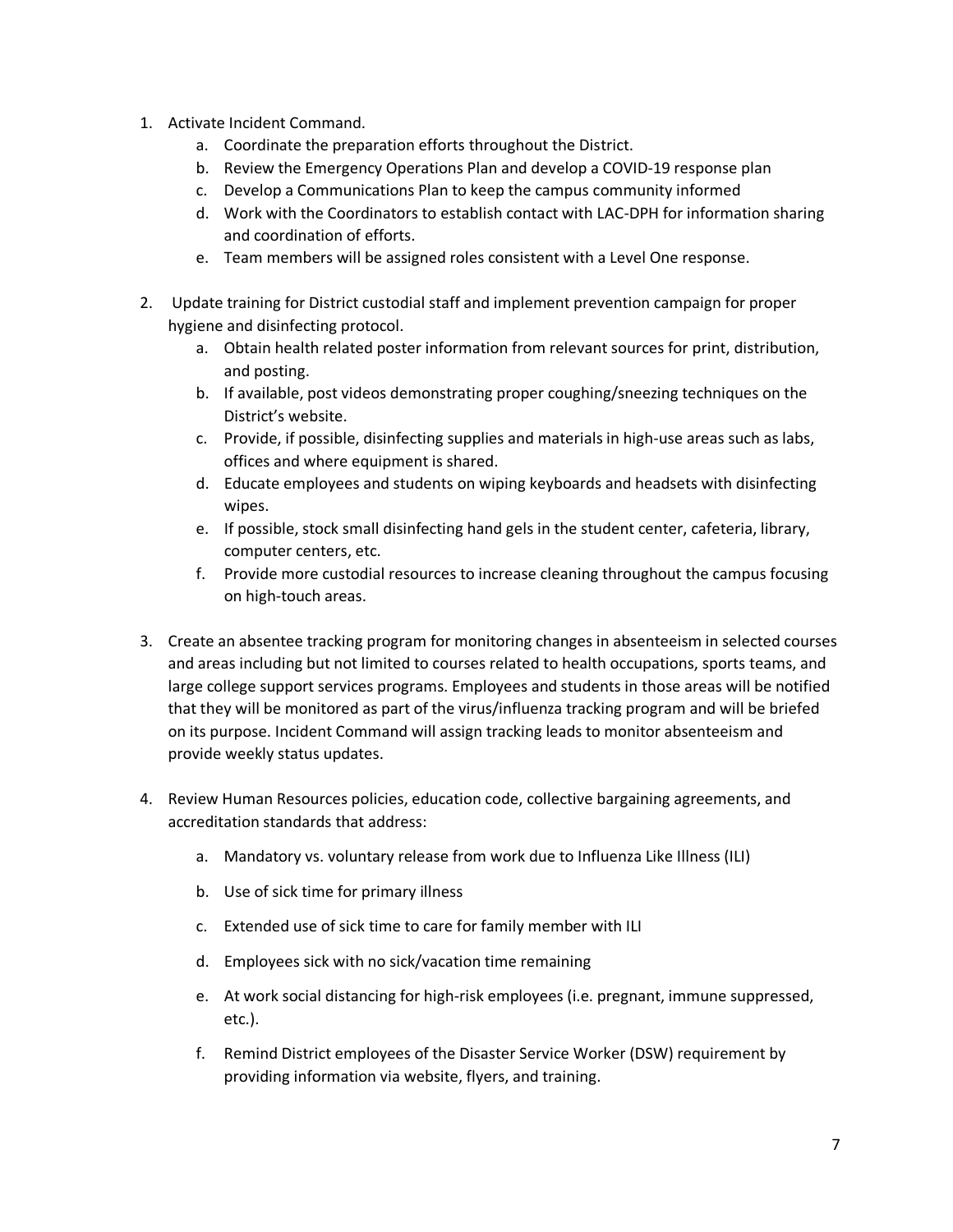- 5. Encourage faculty to consider alternative methods of delivering instruction.
	- a. Faculty should provide guidance on attendance.
	- b. When appropriate, faculty will announce alternative methods of delivering instruction to their students.
	- c. When applicable, faculty may use Learning Management Systems (LMS), Web Conferencing, email, or other methods to accommodate student absences.
	- d. When appropriate, substitute faculty for critical classes should be identified in the event an instructor becomes ill and will be out for a protracted amount of time. Procedures for providing substitutes will be followed.
	- e. Provide necessary professional development training to support faculty during the transition.
- 6. Purchase Personal Protective Equipment (PPE)
	- a. Face coverings
	- b. Hand sanitizers
	- c. Protective eyewear
	- d. Gloves
	- e. Other items as determined by the Incident Command Team, Pandemic Coordinators, or Pandemic Task Force.
- 7. Departments should review their Business Continuity Plans in the context of the current emergency.

# **Level Two Response – Minimal Infection Rate: cases in the community, however no cases with a nexus to District facilities.**

At Level Two, the appropriate team will continue to assess the emerging impacts on the District to mitigate impacts to the extent possible. Level two response includes the action steps from Level One as well as the following additional anticipated steps.

Action Steps:

- 1. Require that sick individuals stay home, particularly if the illness is related to the current pandemic.
- 2. Request a self-check and responsible conduct among all members of the campus community. Check for any sign of fever, cough, or respiratory sickness EVERYDAY before coming to campus.
- 3. Limit visitors to campus.
- 4. Initiate social distancing and alternatives to large gatherings.
- 5. Initiate the virus tracking program after the second week of school to allow students to add and drop courses without affecting the tracking of absenteeism.
- 6. Cancel events, gatherings, and competition.
- 7. Utilize Incident Command to manage the physical resources, and provide supervision for essential personnel.
- 8. Student attendance: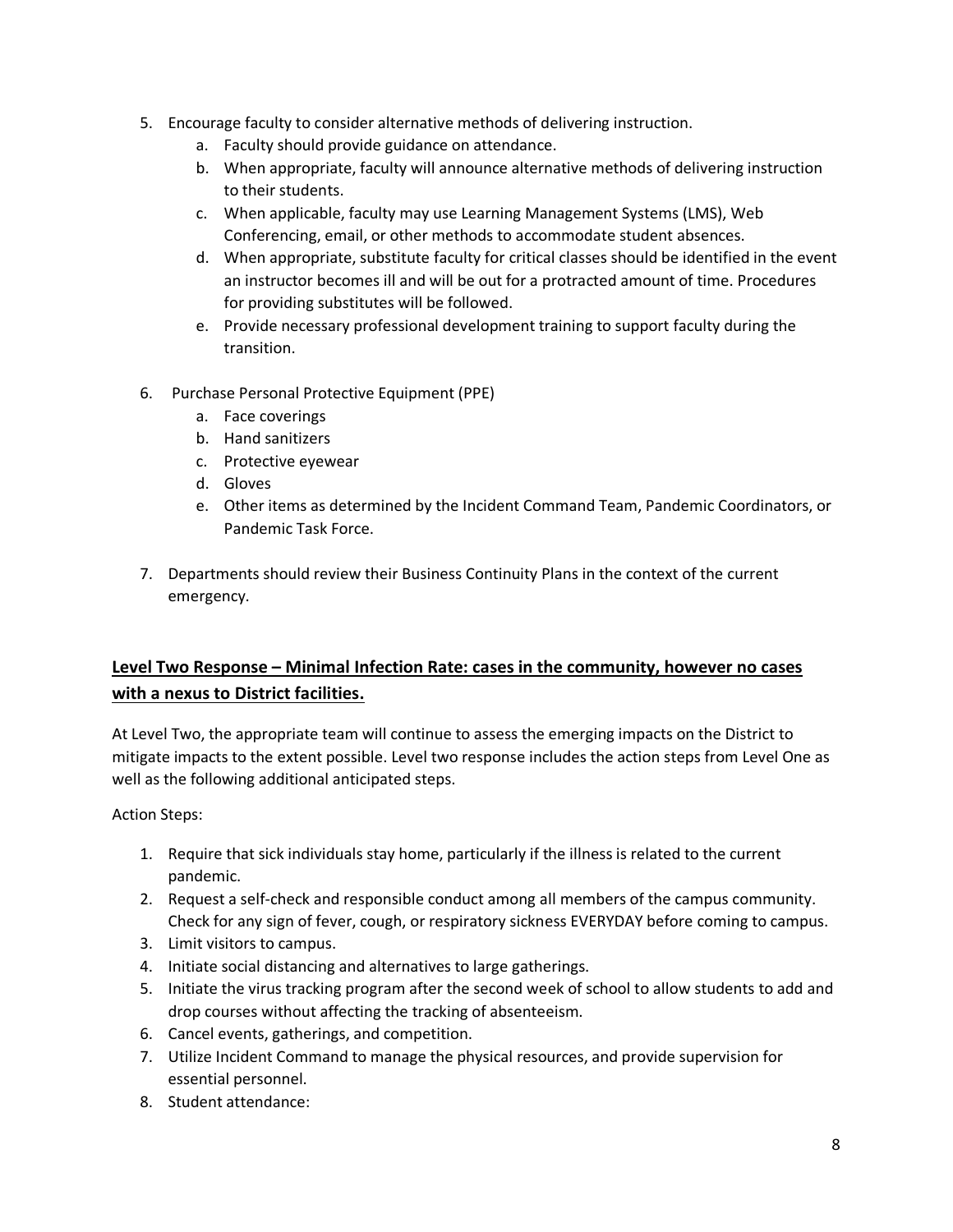- a. Attendance will be taken on the same day of each week to maintain continuity of reporting.
- b. Roll will be taken either at the beginning or end of class and provided to the Coordinators.
- c. Attendance will be tracked to identify any severe spike (50% from week to week) or a steady increase in absenteeism.
- d. If any faculty members are made aware of students testing positive for novel influenza in their classes, they are to report it to the Pandemic Coordinators or Incident Command Staff and Administration
- 9. Staff attendance.
	- a. If multiple employees in a department or common area report flu-like symptoms and/or are home ill, the supervisor will contact the Pandemic Coordinators.
	- b. If employees or family member(s) test positive for novel influenza, the Incident Command Team, Pandemic Coordinators, Campus Safety and Student Health will be notified.
- 10. Faculty attendance
	- a. If multiple faculty reports symptoms or are home ill, the office of Academic Affairs will notify the Pandemic Coordinators.
	- b. If faculty report symptoms and have reported an increase in student absenteeism or had a student test positive for novel flu, the Office of Academic Affairs so the Pandemic Coordinators can be notified.
- 11. Initiate a District-wide media awareness program
	- a. Hygiene campaign on proper coughing, sneezing and hand washing.
	- b. "Wipe Away" campaign to disinfect shared keyboards, telephones, and workspaces.
	- c. Social Isolation when flu-like symptoms are present stay home when sick campaign.
		- E-mail
		- Comprehensive Website and FAQs
		- Campus newsletters
		- Department meetings
		- Flyers and/or posters
- 12. Initiate extra cleaning of the campuses.
	- a. Extra cleaning will be coordinated through Maintenance and Operations, specifically targeting
	- b. high use areas i.e. Learning Center (TLC), library, cafeteria, and shared workstations

# **Level Three Response – Moderate Infection Rate: One or more members of the District have tested positive and have exposed others.**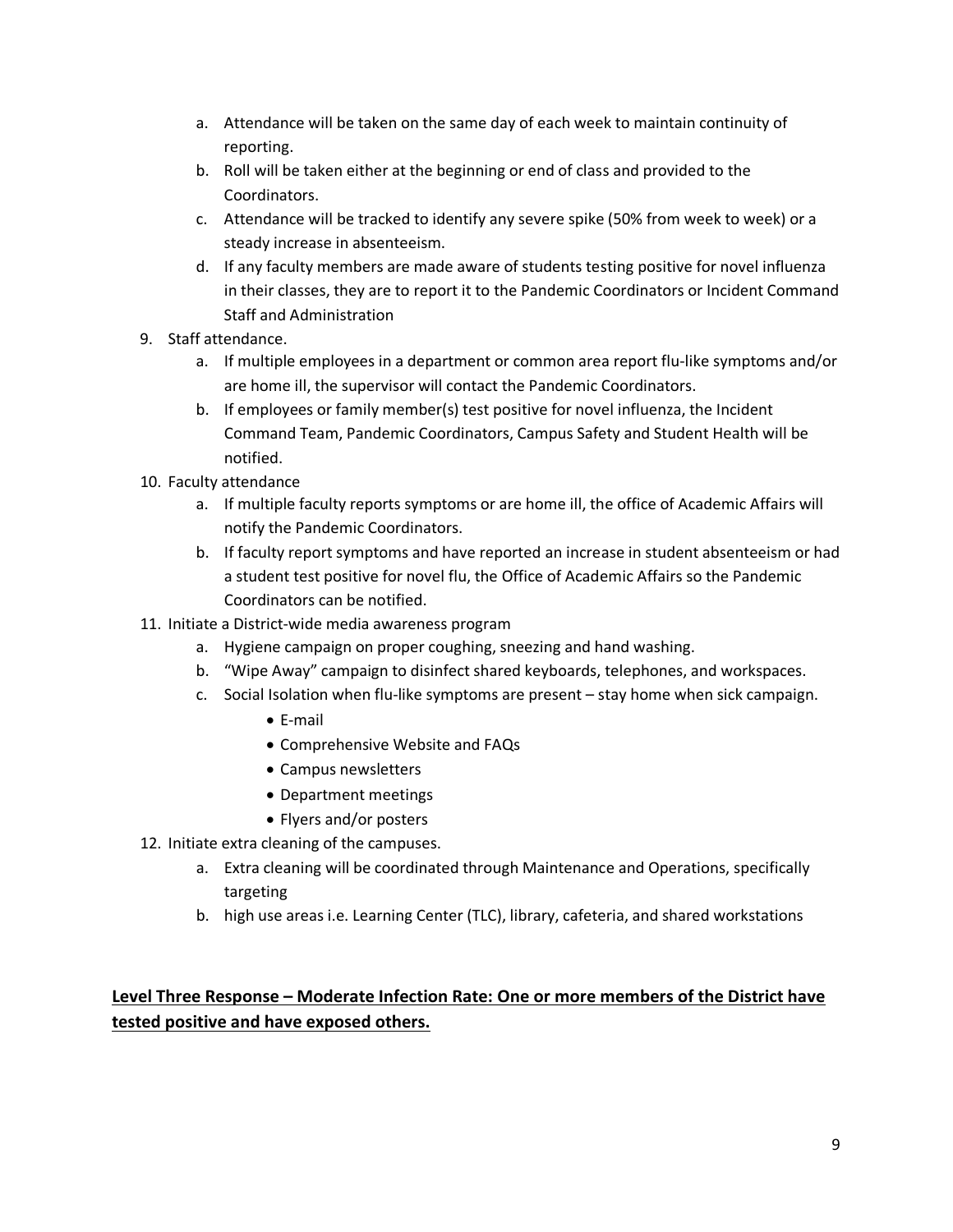At Level Three, as infection rates continue with specific impacts to the campus, prior response level steps will continue--depending on the nature of the pandemic and with guidance from public health authorities—and will be augmented by the following additional anticipated steps:

Action Steps:

- 1. Utilize Incident Command to manage the physical resources, and provide supervision for essential personnel.
- 2. Contact local public health agencies.
- 3. Communicate with campus community regarding social distancing, hygiene.
- 4. Cancel events, gatherings, and competition.
- 5. Communicate regarding sick leave and pay policies
- 6. Educate students and faculty on the status of classes. At this time, it is anticipated that distance learning and online classes may continue as planned in the event of a closure of the campuses.
- 7. Complete plans and training to move as much instruction as possible to a distance or online format.
- 8. Assess the number of faculty not trained to teach online and reach out to provide needed training.
- 9. Communicate with and empower essential personnel who will continue critical operations during campus closure.
- 10. Initiate educational and work distancing
	- a. Distance learning and support services should be available to impacted classes and programs.
	- b. Telecommuting options should be considered if feasible.
	- c. Transfer of critical functions should be addressed.
- 11. Social Distancing should be implemented
	- a. Minimize sport and public events.
	- b. Cancel class field trips and travel to areas with high infection rates.

# **Level Four Response – Severe Infection Rate: several members of the District community have tested positive.**

At Level Four, with significant infection rates to the District, prior response level steps will continue and will be augmented by the following additional anticipated steps.

Action Steps:

- 1. Continue all activities outlined in the previous levels, plus:
- 2. In coordination with directives from Public Health and/or the California Community Colleges Chancellor's Office, take steps to close the campuses to the public.
- 3. Conduct extensive outreach to students, employees and the community.
- 4. Develop plans for the completion of course work.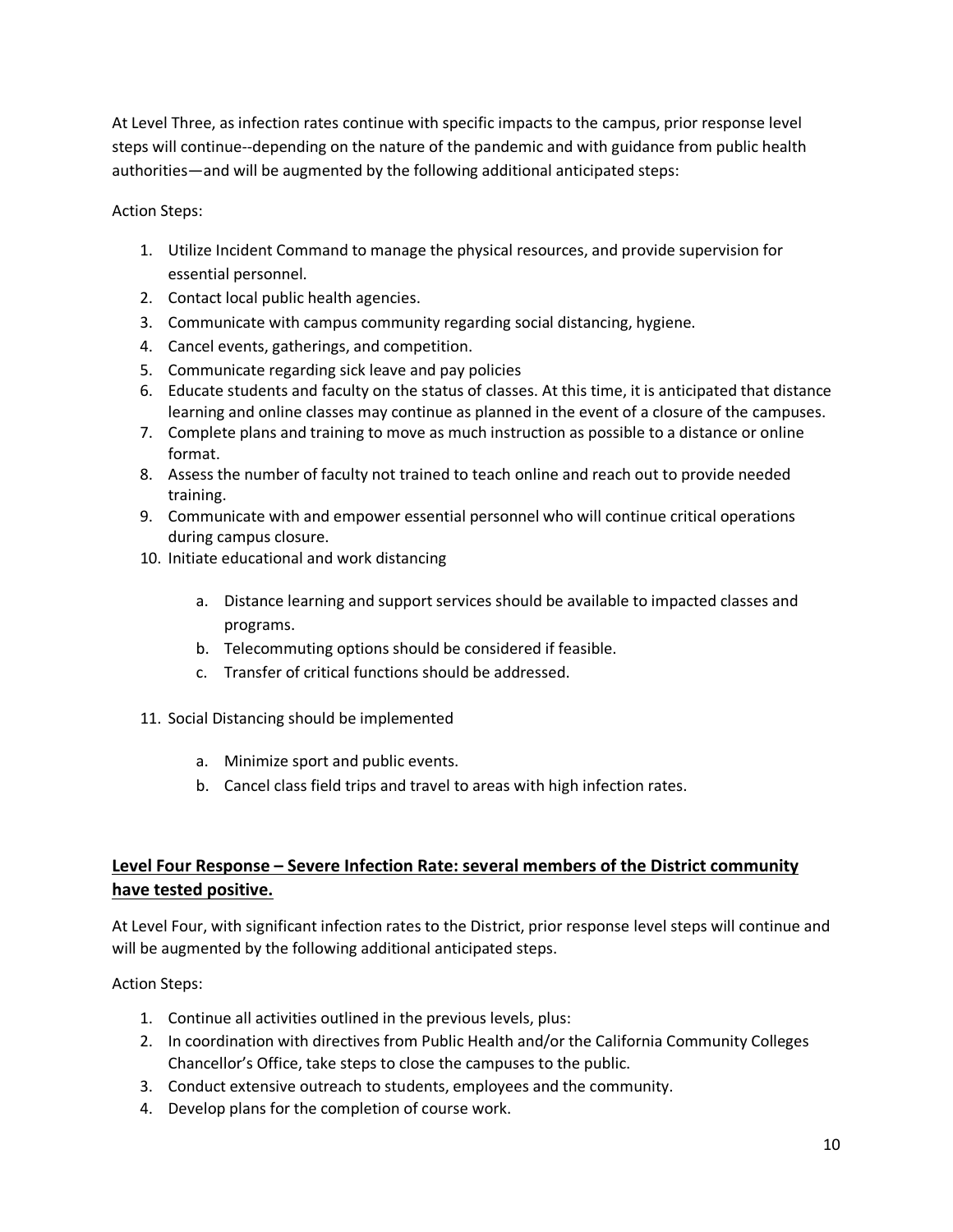- 5. Follow CDC guidelines for additional cleaning measures.
- 6. Ensure proper social distancing. Cancel or reschedule all gatherings, meetings, etc.
- 7. Utilize Zoom, or other similar tools for communicating with groups.
- 8. Utilize Incident Command to manage the physical resources, and provide supervision for essential personnel.
- 9. Utilize Incident Command and the Coordinators to work with external agencies.
- 10. Consider the need for emergency resolution.
- 11. Work with the LA County Health Department to determine whether mandatory social isolation is appropriate for populations at high risk or whether closure of the college is necessary.
- 12. If closure is ordered:
	- a. Declare a College State of Emergency.
	- b. Reduce College operations to the critical functions outlined in this plan.
	- c. Clean and disinfect college in preparation for re-opening.

# **Level Five Response – Subsidence: no new cases are reported. Los Angeles County Public Health has issued guidelines for continued closure or transition to normal operations.**

At Level Five, with cases subsiding per public health updates, the de-escalation of response steps will take place according to the following anticipated steps.

Action Steps:

- 1. Utilize the Coordinators and Incident Command to:
- 2. Return to normal College functions following Return to Campuses protocols.
- 3. Continue absentee surveillance program until trend is confirmed.
- 4. Continue hygiene campaign of handwashing and the proper way to sneeze/cough.
- 5. Continue disinfecting protocol.
- 6. Assess and debrief College departments to determine the effects of a pandemic wave.
- 7. Offer support services to affected individuals as appropriate.

#### **CRITICAL & ESSENTIAL FUNCTIONS**

A complete "closure" of the District is not expected; however, if the severity of the pandemic increases, the District may have to cease social activities for some period (i.e., classes, public activities and events). The following critical functions need to be maintained if the District is ordered to close:

| <b>Critical and Essential Function</b>                    | Responsible Group              |
|-----------------------------------------------------------|--------------------------------|
| Essential administrative functions - Administrative Staff | Chancellor's Office, Executive |
| necessary to support the communications, coordination,    | Cabinet                        |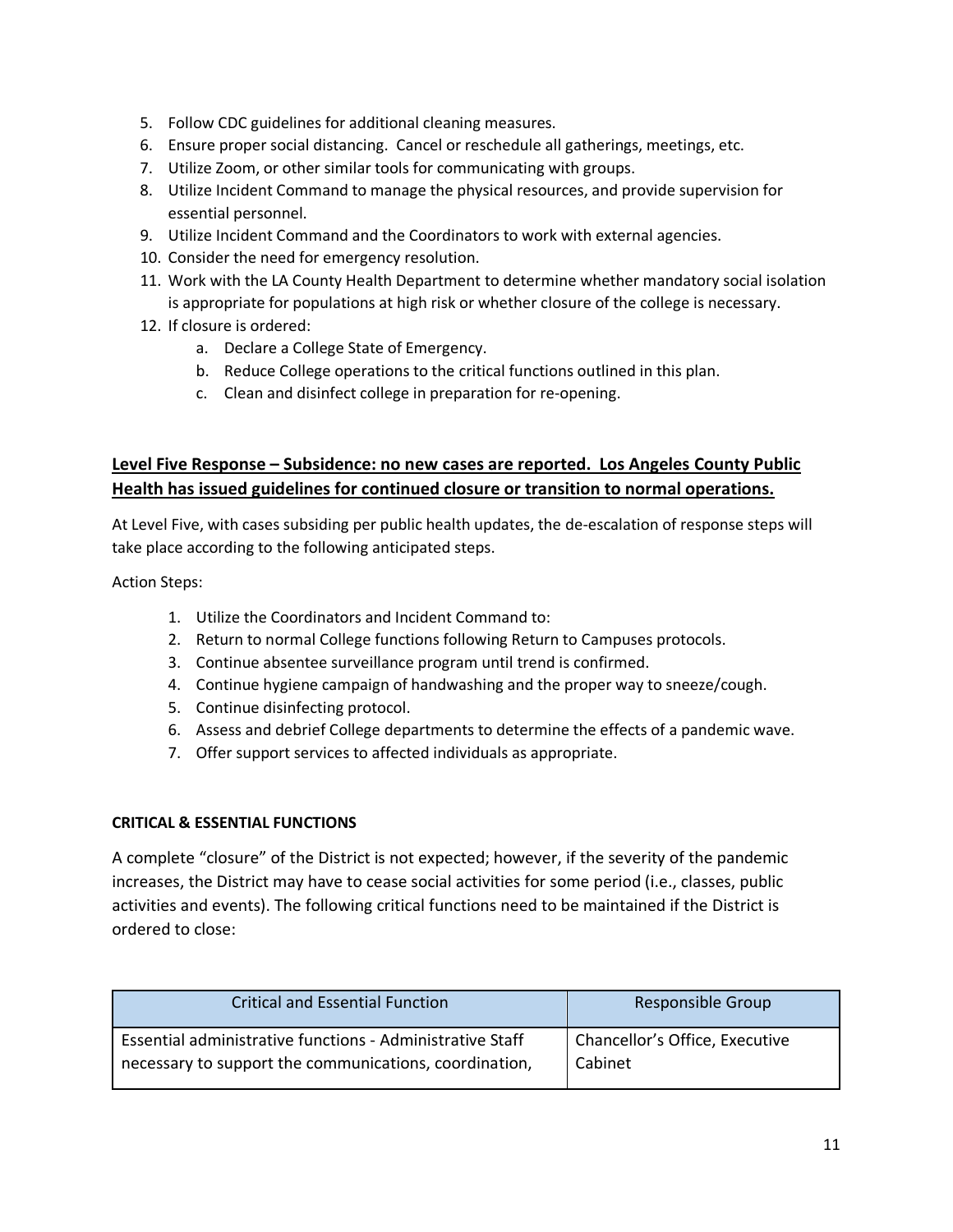| and execution of essential functions supporting the<br>continuation of remote instructional and service delivery.                                                                                                            |                               |
|------------------------------------------------------------------------------------------------------------------------------------------------------------------------------------------------------------------------------|-------------------------------|
| Staff to maintain mission-critical functions remotely such as<br>Instructional Faculty, Librarians, and Distance Ed Support staff.                                                                                           | <b>Academic Affairs</b>       |
| Staff to maintain employee leave, benefits, employment<br>questions, recruitment, labor pool                                                                                                                                 | <b>Human Resources</b>        |
| Staff to process financial transactions, such as Purchasing,<br>Accounts Payable, Fiscal Services staff payroll, contracts and<br>that grants and risk management functions continue                                         | <b>Business Services</b>      |
| Student Support Services, Counseling, and Student Health<br>to provide remote services                                                                                                                                       | <b>Student Services</b>       |
| Staff for security of and access to the campus, such as Campus<br><b>Security Officers</b>                                                                                                                                   | Campus Safety                 |
| Staff to maintain buildings, building access, building functions<br>such as Custodial, Maintenance and Utility Workers, Grounds<br>(minimal staffing), HVAC/electricians (at a minimum these<br>employees should be on call) | <b>Facilities</b>             |
| Staff to provide Communication, and operate<br>Reprographics, Communication Center/Mailroom                                                                                                                                  | PIO                           |
| Staff to maintain digital infrastructure and integrity, remote<br>instructional delivery, communication, such as Canvas staff, IT<br>staff, and Helpdesk staff                                                               | <b>Information Technology</b> |

The administrators of each Department/Division will:

- 1. Develop a plan on how to operate during a period of excessive absenteeism.
- 2. Plan how to maintain critical and essential functions if the District must close. Consider what functions could be delayed or postponed or could be completed via telecommuting.
- 3. Identify, by name, the absolute minimum number of staff needed.
- 4. Identify a chain of succession within the area.
- 5. Verify contact numbers and emails address for all staff.

Copies of those plans are to be submitted to the District's Incident Command Team, Pandemic Coordinators, and to the Chancellor.

# **PLANNING CONSIDERATIONS – DISTRICT WIDE ISSUES**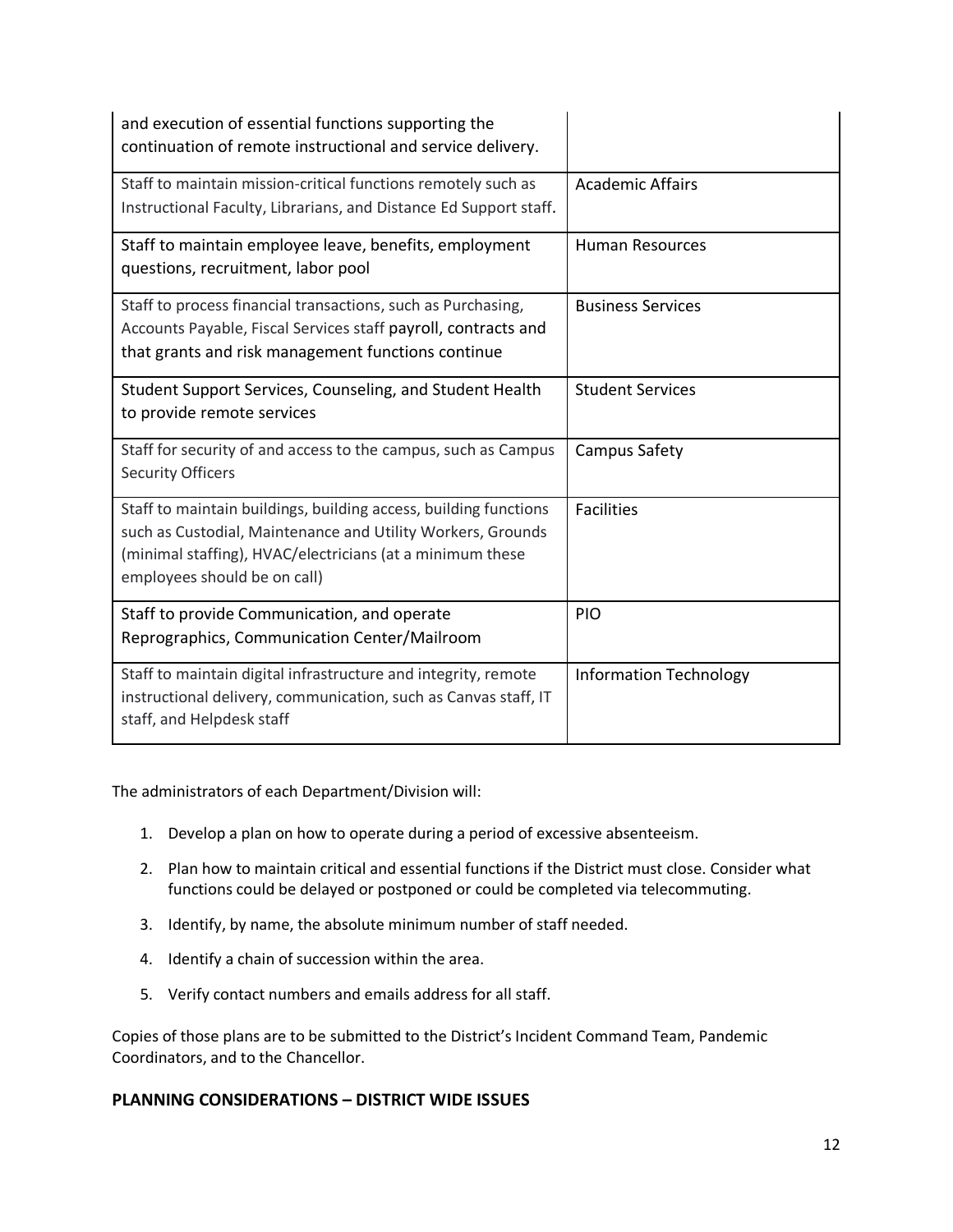#### **Academic Affairs**

The Office of Academic Affairs will develop policies and procedures concerning the necessity for waivers of regulations regarding examinations and required days of instructions. The Office of Academic Affairs should also encourage faculty to consider developing alternate methods to deliver classroom instruction and materials in the event of a shutdown of the College's campuses.

Implementation of these policies and procedures will be coordinated with Human Resources, the collective bargaining units, Academic Senate and Student Services. To the extent these changes impact working conditions, the District will negotiate the effect of said changes with the respective bargaining group. Information, as available, will be distributed to the campuses and posted online.

#### **Human Resource**

The primary effects of a novel pandemic will be on staffing levels. Unlike natural disasters, pandemics do not damage property or equipment; the effects are mainly human resource oriented. Absenteeism may be for a variety of reasons: illness/ incapacity, caring for other family members, or school closures. Human Resources will develop guidelines and provide answers to frequently asked questions related to leave, benefits, payroll and employment for the specific infectious disease/pandemic.

HR related activities:

- 1. Review telecommuting policies. Instruct telecommuting staff to have a plan in place for communication, reporting work product, etc.
- 2. Evaluate essential levels of staff to maintain operations, and develop contingency plans for the loss of essential staff, or entire operations.
- 3. Review emergency notification protocols.
- 4. In conjunction with public health authorities, disclose relevant information about exposure in the workplace.
- 5. Communicate that discrimination and harassment related to the pandemic are prohibited under policy and law.
- 6. Consider the response to staff who are unwilling to come to work due to a perceived vs. actual risk. How will leave balances be impacted?
- 7. Remind all staff of their rights to unpaid leave under FMLA and OFLA, of applicable disability laws, and their rights to paid sick leave.
- 8. Consider ways to flex family, medical, and sick leave policies. Employees are less likely to report illness if they will lose pay.
- 9. Per the CDC, do not request doctors' notes to validate staff members' need for leave.
- 10. Consider whether staff will be paid for any forced quarantine period.

Labor Relations:

- 1. Review CBA for clauses that address issues affecting telecommuting, changes in work duties, or emergency closures.
- 2. Consider whether pandemic related protocols will trigger mandator subjects of bargaining.
- 3. Meet with union leadership to anticipate issues related to working conditions and pay.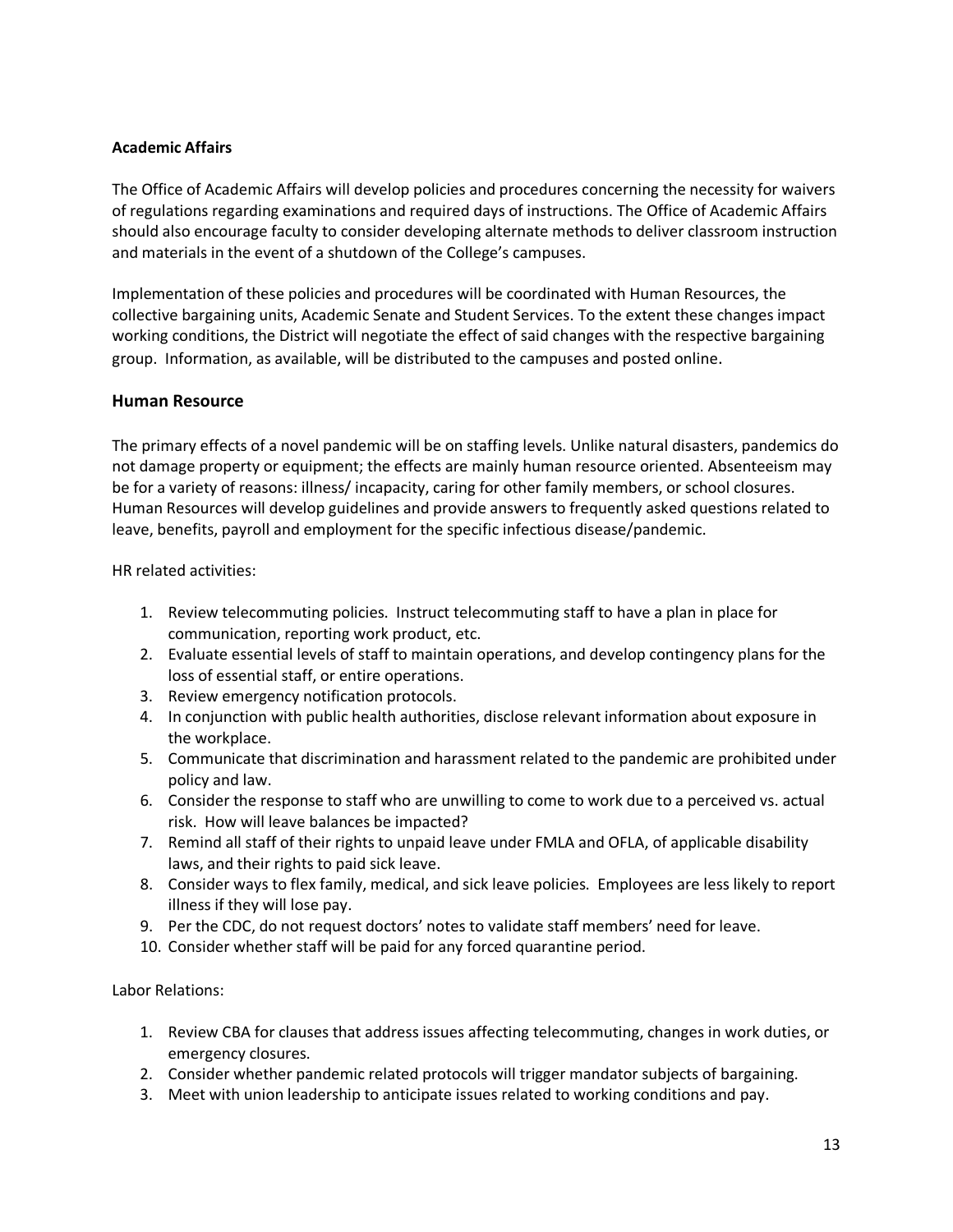### **Information Technology Infrastructure**

During a Level Two or Three pandemic event, it is possible that the College's information technology systems may become overloaded with increased volume. If public health plans call for social isolation, more staff, students, and faculty will be trying to "telecommute" and that will result in a change in normal network traffic patterns and increased demand placed upon network equipment and communication links to the internet. Information Services should develop strategies to inform the college about issues related to telecommuting and alternatives to meetings and presentations.

#### **Facilities**

The Facilities staff plays a vital role in the effort to prevent the spread of respiratory viruses. These plans include

- 1. Supplying tissues to college campuses;
- 2. Supplying soap or hand sanitizers to the campuses;
- 3. Increasing the schedule of cleaning and sanitizing areas where students, faculty and staff congregate;
- 4. Temporarily increasing custodial staff through the duration of the concerns around COVID-19;
- 5. Posting information relevant to social distancing and hygiene throughout the campuses.

# **Business Services**

- 1. Payroll Department should identify remote options for receiving and processing timesheets and other payroll documents, and encourage direct deposit to reduce the mailing of checks to employees.
- 2. Review contracts for travel and events to determine cancellation penalties.
- 3. Review emergency contracting policies to ensure that the college can act quickly to address needs.
- 4. Review the Chancellor's authority to execute emergency contracts in any dollar amount and whether an emergency resolution may be needed.
- 5. Review the needs for construction materials or other hard goods over the next six months and determine the extent to which the District should warehouse such supplies.
- 6. Consult with the insurance provider(s) related to coverage for claims related to the virus and if there are any recommended or required pre-loss activities that the college should be conducting.
- 7. Grant Department should coordinate with State Chancellor's Office regarding any extensions for grant expenditures and reporting and communicate with respective program managers.
- 8. Fiscal Services Department should notify all vendors of electronic invoice process and coordinate with LACOE on check pickup and/or distribution.
- 9. Purchasing should process all requisitions electronically, including scanned supporting documents and email authorizations. Establish an authorized list of employees and stores/vendors where emergency purchases can be made directly.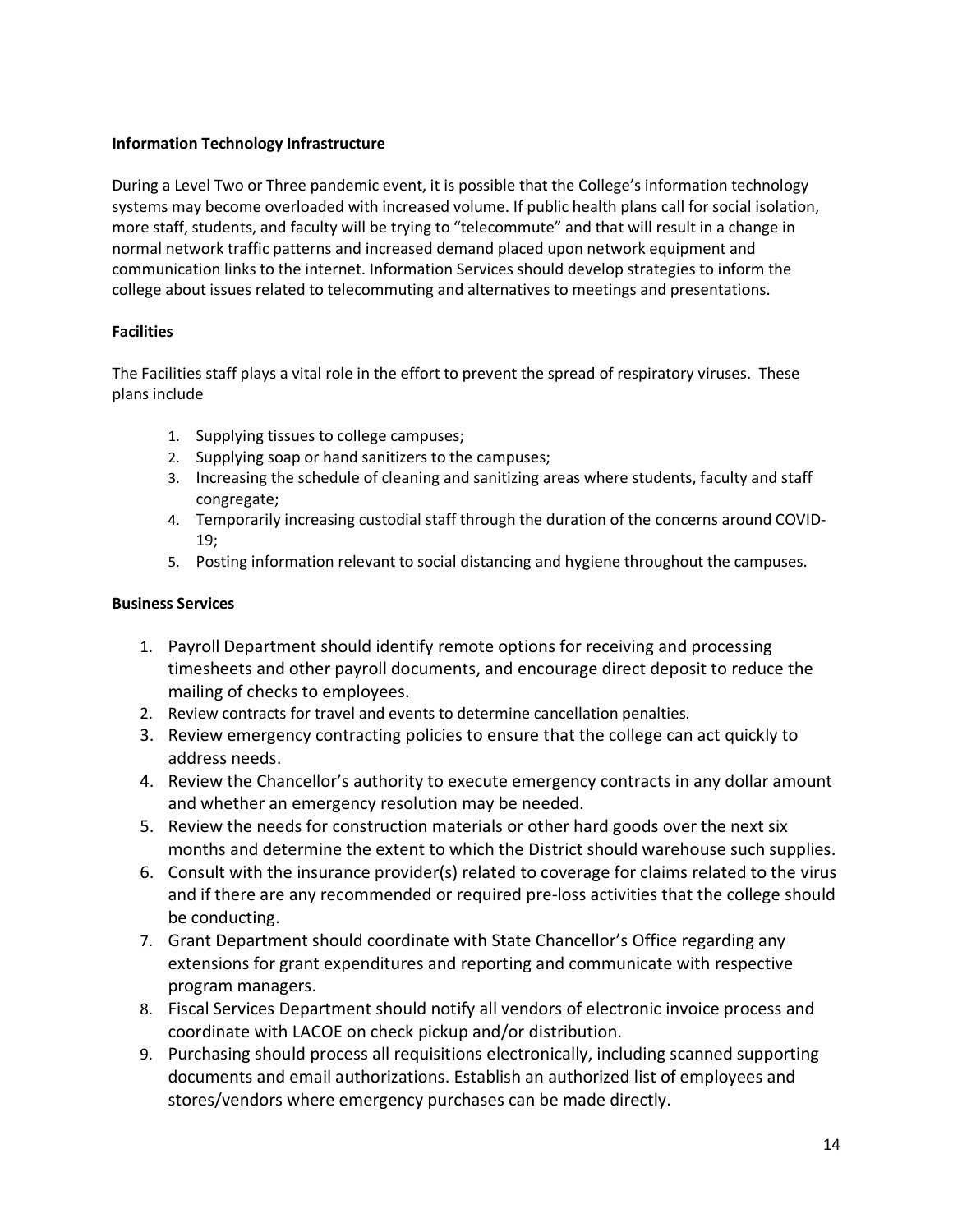# **Liaison - Communication**

Communication strategies are an essential component in managing any disease outbreak and are crucial in a novel pandemic. Accurate, timely, and consistent information at all levels is critical to minimize unwanted and unforeseen consequences and to maximize the practical outcome of the response.

The Coordinators, Incident Command, and the Public Information Officer (PIO) will be responsible for developing the information that will be distributed via the District's website, publications, posters and flyers, voice mail, e-mail, Emergency Notification System, and regular mail.

All Departments and Divisions will develop/review an internal emergency communications plan and identify a primary and alternate person as the main point of contact for the Coordinators. All staff and students are encouraged to opt-in to the District's emergency alert system, which will be a primary means for communicating emergency information to the College community.

# **Travel**

The Federal Pandemic Response Plan anticipates that the public will voluntarily limit personal travel and that significant portions of business travel will also be curtailed. It is likely that travel restrictions will be imposed by the state or federal government, the District should limit official travel to areas with high infection rates. Information related to travel restrictions will be developed and distributed by Business Services.

# **Public Health/Hygiene Etiquette**

Access to tests, vaccines and antiviral drugs during the pandemic will be extremely limited. Non-medical interventions may be the only way to delay the spread of the disease. Nonmedical interventions include limiting social gatherings and using infection control measures to avoid spreading the disease. The Center for Disease Control defines influenza-like illness as having a fever of 100-degree Fahrenheit or higher AND one of the following, cough or sorethroat. The best guidance available is:

- Avoid close contact with people who are sick.
- Stay home and away from work for 7 days and 3 days of being symptom free without the use of fever reducing medications.
- Cover your mouth and nose with a tissue, handkerchief, or the sleeve of your clothing when coughing or sneezing.
- Clean your hands campuses should consider providing waterless antibacterial hand cleansing solutions to individuals.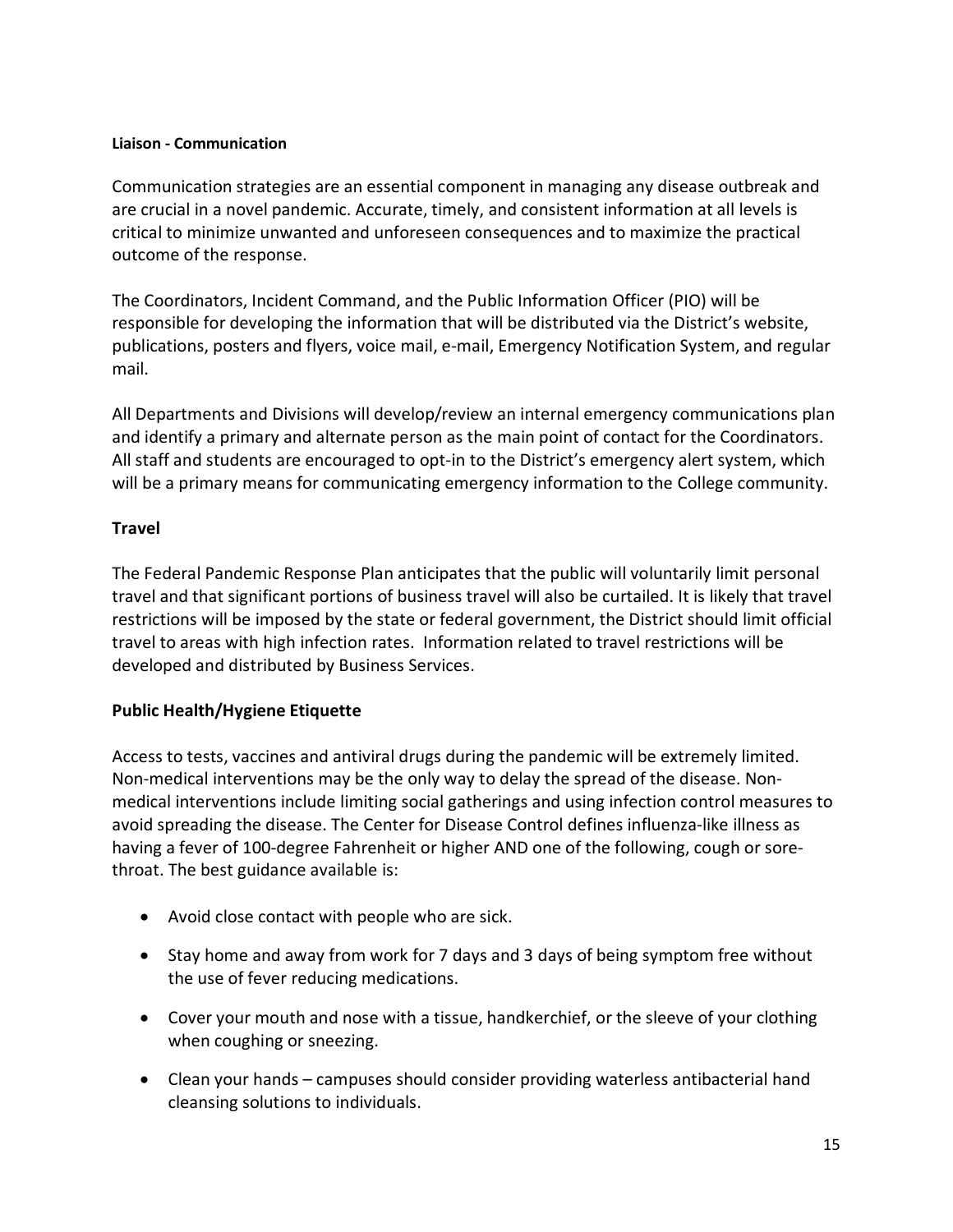• Avoid touching your eyes, nose or mouth.

#### **RECOVERY**

Recovery begins immediately and continues throughout the response phase of any emergency/disaster. With the novel pandemic, recovery efforts may be thwarted by an unknown duration of the actual event and the unknown number of faculty, staff, and students affected.

#### **Business Resumption**

Based on the best available information, the Coordinators will conduct ongoing reviews of the international/national/local and District situation and make a recommendation to the Chancellor about the appropriate response level and recommend a partial, incremental, or total return to normal operations.

#### **Psychological Support for Staff, Faculty, Students**

After a pandemic wave is over, it can be expected that many people will be affected in a variety of ways. They may have lost friends and relatives, suffer from fatigue, or have financial losses as a result of the interruption of work. Services available to the staff, faculty, and students through campus resources will be communicated through all available means.

#### **Analysis and After-Action Reports**

Once the business resumption is underway, debriefings will be convened to discuss the response and recovery, changes necessary to current plans, and opportunities for improvement to future disasters.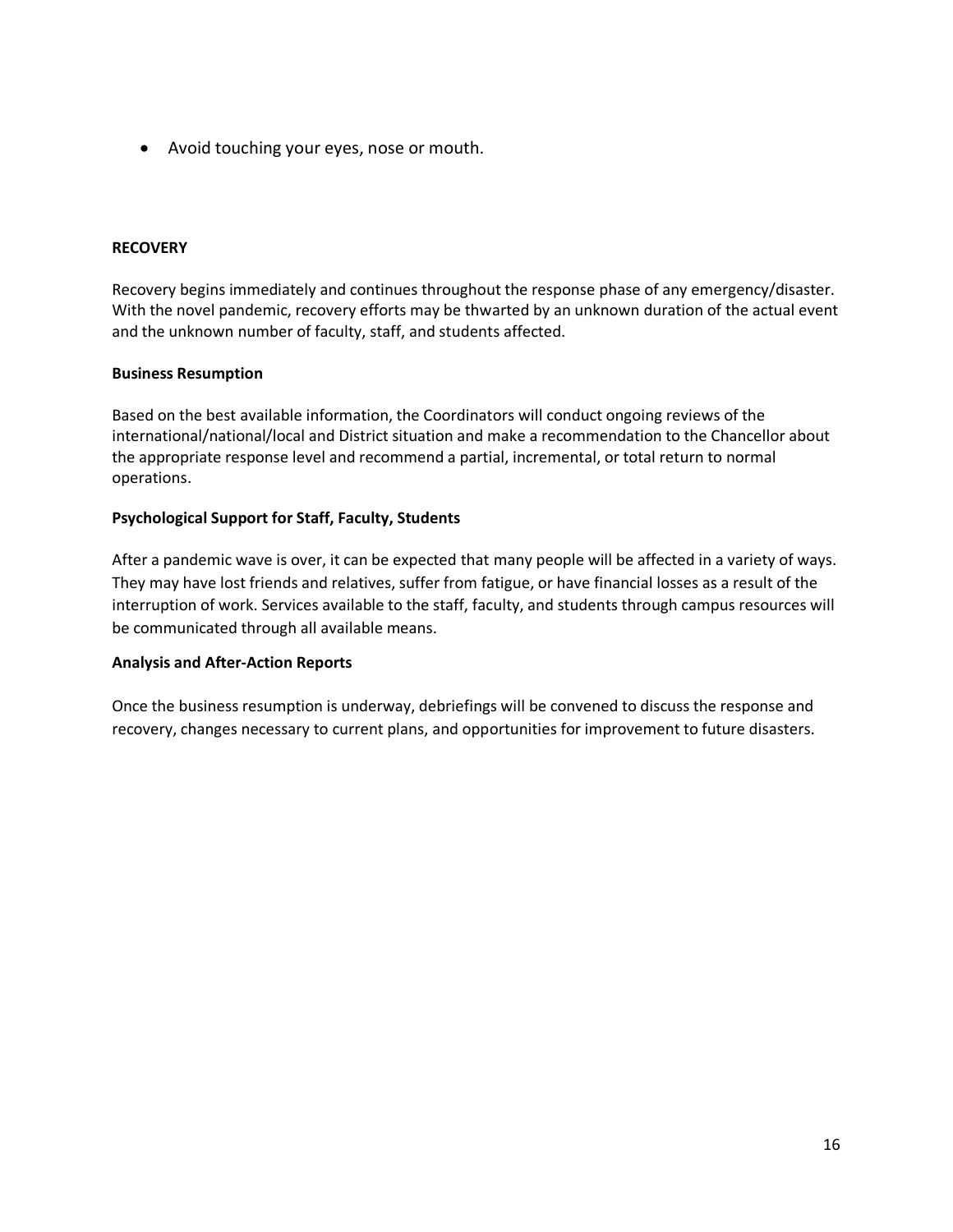| Level One Response-Preparation: No evidence of virus on or near District<br>facilities.<br>At Level One, the appropriate team will proactively assess the possible impact<br>on the District and develop a response plan to mitigate those impacts, to the<br>extent possible. The Incident Command Team with input from the Pandemic<br>Task Force and the Pandemic Coordinators will be responsible for implementing<br>the response plan upon direction from the District's Chancellor.                                                                                                                                                                                                                                                                                                                                                                                                                                                                                                                                                                                                                                                                                                                                                                                                                                                                   | Level Two Response - Minimal Infection Rate: cases in the<br>community, however no cases with a nexus to District facilities.<br>At Level Two, the appropriate team will continue to assess the<br>emerging impacts on the District to mitigate impacts to the extent<br>possible. Level two response includes the action steps from Level<br>One as well as the following additional anticipated steps.                                                                                                                                                                                                                                                                                                                                                                                                                                                                                                                                                                                                                                                                                                                                                                                         | Level Three Response - Moderate<br><b>Infection Rate: One or more</b><br>members of the District have<br>tested positive and have exposed<br>others.<br>At Level Three, as infection rates<br>continue with specific impacts to<br>the campus, prior response level<br>steps will continue--depending on<br>the nature of the pandemic and<br>with guidance from public health<br>authorities-and will be augmented<br>by the following additional<br>anticipated steps:                                                                                                                                                                                                                                             | Level Four Response - Severe<br><b>Infection Rate: several</b><br>members of the District<br>community have tested<br>positive.<br>At Level Four, with significant<br>infection rates to the District,<br>prior response level steps will<br>continue and will be<br>augmented by the following<br>additional anticipated steps.                                                                                                                                                                                                                                                       | Level Five Response -<br>Subsidence: no new<br>cases are reported. Los<br><b>Angeles County Public</b><br>Health has issued<br>guidelines for continued<br>closure or transition to<br>normal operations.<br>At Level Five, with cases<br>subsiding per public<br>health updates, the de-<br>escalation of response<br>steps will take place<br>according to the<br>following anticipated<br>steps.                                                                 |
|--------------------------------------------------------------------------------------------------------------------------------------------------------------------------------------------------------------------------------------------------------------------------------------------------------------------------------------------------------------------------------------------------------------------------------------------------------------------------------------------------------------------------------------------------------------------------------------------------------------------------------------------------------------------------------------------------------------------------------------------------------------------------------------------------------------------------------------------------------------------------------------------------------------------------------------------------------------------------------------------------------------------------------------------------------------------------------------------------------------------------------------------------------------------------------------------------------------------------------------------------------------------------------------------------------------------------------------------------------------|--------------------------------------------------------------------------------------------------------------------------------------------------------------------------------------------------------------------------------------------------------------------------------------------------------------------------------------------------------------------------------------------------------------------------------------------------------------------------------------------------------------------------------------------------------------------------------------------------------------------------------------------------------------------------------------------------------------------------------------------------------------------------------------------------------------------------------------------------------------------------------------------------------------------------------------------------------------------------------------------------------------------------------------------------------------------------------------------------------------------------------------------------------------------------------------------------|----------------------------------------------------------------------------------------------------------------------------------------------------------------------------------------------------------------------------------------------------------------------------------------------------------------------------------------------------------------------------------------------------------------------------------------------------------------------------------------------------------------------------------------------------------------------------------------------------------------------------------------------------------------------------------------------------------------------|----------------------------------------------------------------------------------------------------------------------------------------------------------------------------------------------------------------------------------------------------------------------------------------------------------------------------------------------------------------------------------------------------------------------------------------------------------------------------------------------------------------------------------------------------------------------------------------|---------------------------------------------------------------------------------------------------------------------------------------------------------------------------------------------------------------------------------------------------------------------------------------------------------------------------------------------------------------------------------------------------------------------------------------------------------------------|
| <b>Action Steps:</b><br>1. Activate Incident Command.<br>Coordinate the preparation efforts throughout the District.<br>а.<br>Review the Emergency Operations Plan and develop a COVID-19<br>b.<br>response plan<br>Develop a Communications Plan to keep the campus community<br>c.<br>informed<br>Work with the Coordinators to establish contact with LAC-DPH<br>d.<br>for information sharing and coordination of efforts.<br>Team members will be assigned roles consistent with a Level One<br>e.<br>response.<br>Update training for District custodial staff and implement prevention<br>2.<br>campaign for proper hygiene and disinfecting protocol.<br>Obtain health related poster information from relevant sources<br>a.<br>for print, distribution, and posting.<br>If available, post videos demonstrating proper coughing/sneezing<br>b.<br>techniques on the District's website.<br>Provide, if possible, disinfecting supplies and materials in high-<br>c.<br>use areas such as labs, offices and where equipment is shared.<br>Educate employees and students on wiping keyboards and<br>d.<br>headsets with disinfecting wipes.<br>If possible, stock small disinfecting hand gels in the student<br>e.<br>center, cafeteria, library, computer centers, etc.<br>Provide more custodial resources to increase cleaning throughout<br>f. | <b>Action Steps:</b><br>Require that sick individuals stay home, particularly if the<br>illness is related to the current pandemic.<br>Request a self-check and responsible conduct among all<br>2.<br>members of the campus community. Check for any sign of<br>fever, cough, or respiratory sickness EVERYDAY before coming<br>to campus.<br>Limit visitors to campus.<br>-3.<br>Initiate social distancing and alternatives to large gatherings.<br>4.<br>Initiate the virus tracking program after the second week of<br>5.<br>school to allow students to add and drop courses without<br>affecting the tracking of absenteeism.<br>Cancel events, gatherings, and competition.<br>6.<br>Utilize Incident Command to manage the physical resources,<br>7.<br>and provide supervision for essential personnel.<br>Student attendance:<br>8.<br>a. Attendance will be taken on the same day of each<br>week to maintain continuity of reporting.<br>Roll will be taken either at the beginning or end of<br>b.<br>class and provided to the Coordinators.<br>Attendance will be tracked to identify any severe<br>c.<br>spike (50% from week to week) or a steady increase<br>in absenteeism. | <b>Action Steps:</b><br>1. Utilize Incident Command to<br>manage the physical resources,<br>and provide supervision for<br>essential personnel.<br>2.<br>Contact local public health<br>agencies.<br>Communicate with campus<br>3.<br>community regarding social<br>distancing, hygiene.<br>Cancel events, gatherings, and<br>4.<br>competition.<br>Communicate regarding sick<br>5.<br>leave and pay policies<br>Educate students and faculty<br>6.<br>on the status of classes. At this<br>time, it is anticipated that<br>distance learning and online<br>classes may continue as<br>planned in the event of a<br>closure of the campuses.<br>Complete plans and training to<br>7.<br>move as much instruction as | <b>Action Steps:</b><br>Continue all activities<br>1.<br>outlined in the previous<br>levels, plus:<br>In coordination with<br>2.<br>directives from Public<br>Health and/or the<br>California Community<br>Colleges Chancellor's<br>Office, take steps to<br>close the campuses to<br>the public.<br>3.<br>Conduct extensive<br>outreach to students,<br>employees and the<br>community.<br>4.<br>Develop plans for the<br>completion of course<br>work.<br>5.<br>Follow CDC guidelines<br>for additional cleaning<br>measures.<br>6.<br>Ensure proper social<br>distancing. Cancel or | <b>Action Steps:</b><br>Utilize the<br>1.<br>Coordinators and<br>Incident Command<br>to:<br>2.<br>Return to normal<br>College functions<br>following Return to<br>Campuses<br>protocols.<br>Continue absentee<br>3.<br>surveillance<br>program until trend<br>is confirmed.<br>Continue hygiene<br>4.<br>campaign of<br>handwashing and<br>the proper way to<br>sneeze/cough.<br>5.<br>Continue<br>disinfecting<br>protocol.<br>6.<br>Assess and debrief<br>College |